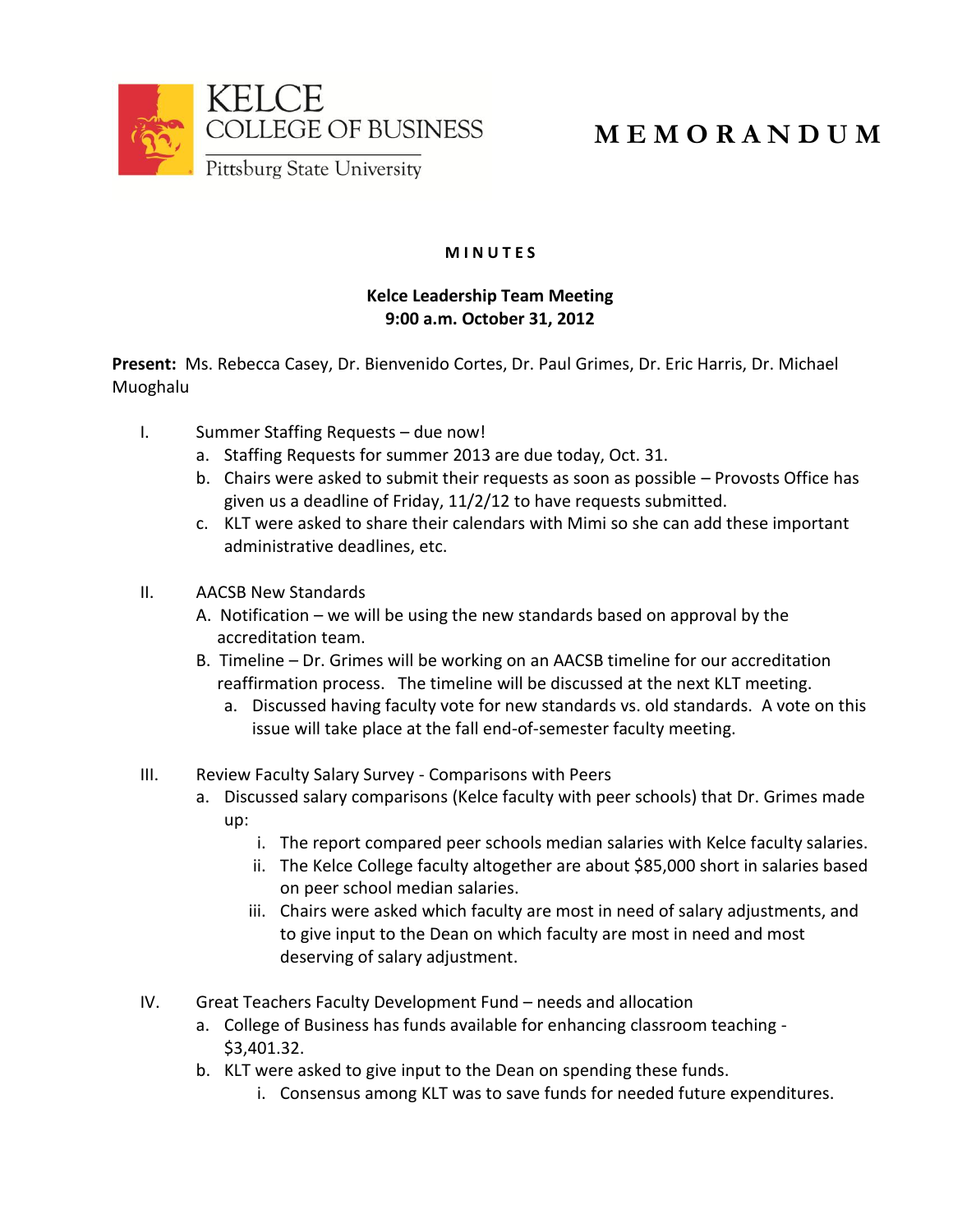- V. Classroom Projectors wide screen format?
	- a. Projector in 203 had to be replaced yesterday.
	- b. Mandy & Chris have been asked to do an inventory on life expectancy of the classroom projectors.
	- c. Some of the projectors are wide screen format discussed the need to standardize the projectors to one format or the other. Issue is that the instructor's stations in some classrooms are not wide screen format.
	- d. Consensus among the KLT was that as equipment is replaced we should go to the wide-screen format.
- VI. End-of-Semester General Faculty Meeting and Christmas Party set date
	- a. Discussed setting a date for the end of semester meeting and party:
		- i. Dec. 13 at 9:00 a.m. for General Faculty Meeting.
		- ii. 12:00 noon in room 121 for party.
	- b. Will conduct discussion and have an affirmation vote of using new standards by Kelce faculty.
- VII. Promotion Committees organization and membership
	- a. Dr. Grimes has questioned the fact that members of department committee also sit on the college committees.
		- i. Entire department tenured faculty should be serving on department committees.
		- ii. Dr. Grimes will ask that this issue be put on the agenda for negotiations with the PSU faculty.
		- iii. This issue can be debated or agreed upon by each department in the college based on their individual P & T documents.
- VIII. Updates and Announcements
	- A. Grimes
		- a. Debrief Opportunities in Business Day 10/25/12
			- i. Suzanne would like to minimize the role of Admissions in upcoming Opportunities in Business Day.
			- ii. Discussed comments from students who participated.
			- iii. 20 minute sessions for presentations isn't enough time.
			- iv. Event needs to be fine-tuned and made more manageable (include expectations of teachers).
		- b. Upcoming visit from KC-Prep Nov. 16 40 students
			- i. Suzanne has agreed to take care of the KC-Prep day.
			- ii. Agenda has been formulated for the visit.
	- B. Casey
		- a. ACIS Advisory Board will meet this Friday, Nov. 2
		- b. IAEP Advisory Board will meet on Nov. 15
		- c. Dr. Roush will be returning to KU for evaluation this week. Still planning to teach in the spring.
		- d. Gail Yarick had her baby this week.